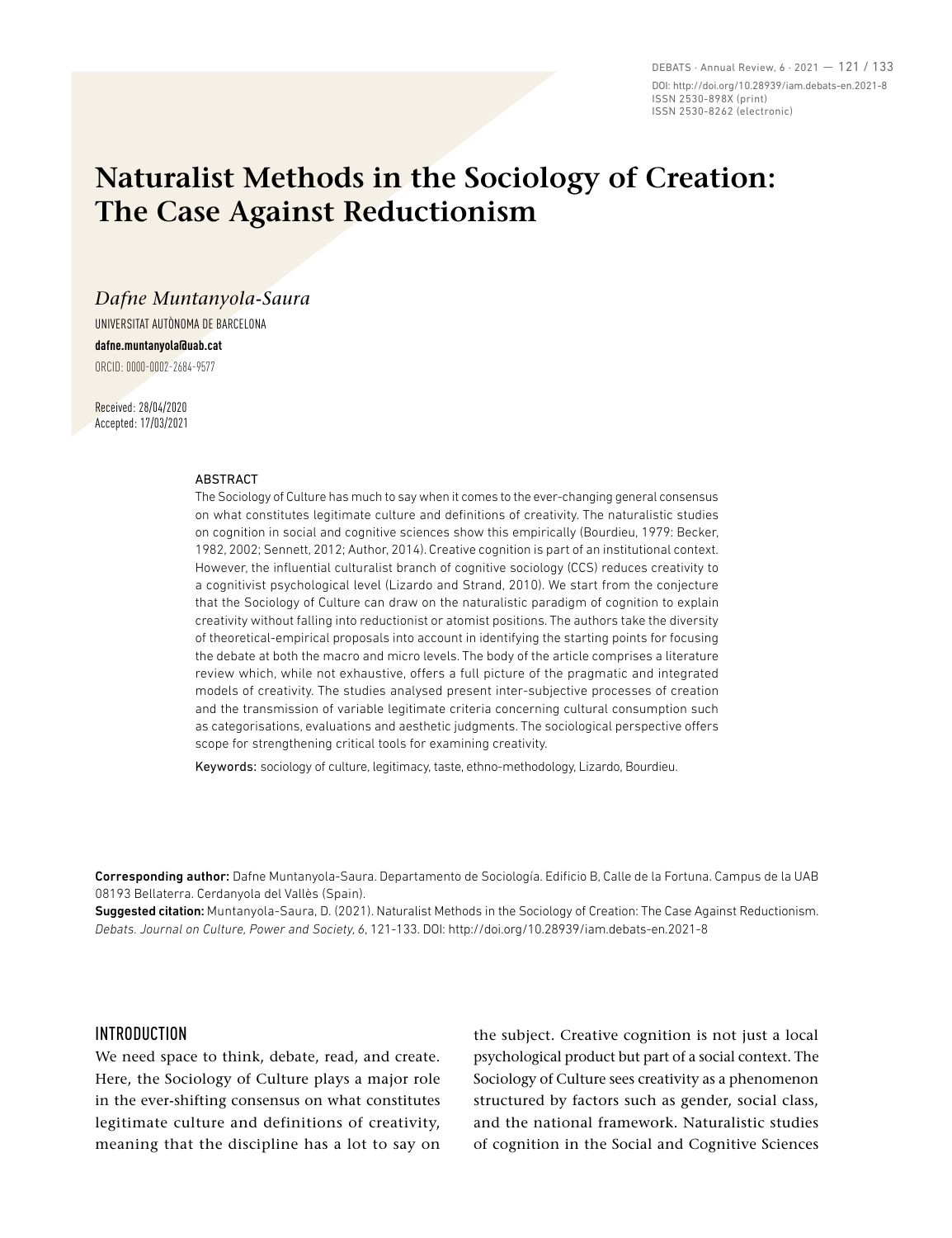empirically demonstrate that this is so (Bourdieu, 1979: Becker, 1982, 2002; Sennett, 2012; Muntanyola-Saura, 2012, 2014, 2016). We use the term 'naturalist' in the sense found in the philosophical tradition that considers knowledge as a given reality of human and social activity. This is the basis of the sociological perspective and, more specifically, of well-understood Social Constructionism. Yet the influential Culturalist Cognitive Sociology (CCS) school reduces creativity to a cognitivist psychological level (Lizardo and Strand, 2010). CCS sees decision-making as an individual activity that is unconscious and that follows rules that are not directly shaped by social factors. It is assumed that people react automatically to social stimuli in an unsystematic, unreflective fashion. As a result, the CCS perspective considers socialisation and the linguistic and conceptual content of thought to be matters of secondary importance.

This paper starts from the conjecture that the Sociology of Culture might take advantage of the naturalistic paradigm of cognition to explain creativity without falling into reductionist or atomistic positions. The present diversity of theoretical-empirical approaches is taken into account to pin down the starting postulates in each case and to focus the debate at both the macro and micro levels. The paper's goals are to: (1) argue the social construction of creativity; (2) define the socio-historical origin of creativity in three cultural change processes; (3) present the main theoretical schools in Sociology formulating a naturalistic analysis of creativity; (4) gather contributions with a view to understanding specific micro-scale creative practices. The body of this paper therefore consists of a bibliographic review that, while not exhaustive, does cover pragmatic and integrated models of creativity.

#### THE SOCIAL CONSTRUCTION OF CREATIVITY

Is creativity an individual or a collective practice? The object of this article is the envelope of creativity — that is to say, the production context of activities that we deem to be creative. A discussion of which neural design makes creativity possible is something that lies beyond the scope of this paper but there are several examples of best-selling neuro-scientists who have addressed the topic, for example Dennett, 1995; Damasio, 1999; Ramachandran and Blackeslee, 1999; Gallese, Keysers and Rizzolatti, 2004. Neither shall we delve into psychological abilities, such as attention or perception either facilitating or hindering that 'Eureka Moment'. Instead, we shall deconstruct the following three strong notions of creativity: (1) the universality of what is considered creativity; (2) the romantic ideal of the creative individual; (3) the reification of creative practice.

First of all, we define creativity as an activity that takes place in the social world, far removed from notions such as instinct, motivation, and inspiration, all of which are psychological processes. From a sociological standpoint, we use the term 'legitimacy' to refer to those social activities accepted and conveyed by the dominant social institutions, and labelled as normal and desirable (Berger and Luckmann, 1995). Creative practice is the legacy of professionals from both the artistic and scientific worlds. Yet creativity is clearly not the sole preserve of these professionals: Merton (1945) stresses that scientific creativity is not only an intentional product but may also arise from happy chance. Furthermore, creativity is not a scarce commodity but rather as Becker (2017) notes, is an inherent feature of social practice in any institutional setting. Joas (1996) puts it slightly differently, arguing that creativity does not exist without the inter-subjectivity of socially organised action. Yet it is also true that some professional practices are socially legitimised as creative while others not. From a sociological standpoint, this gives scope for exploring the conventions for deciding what constitutes art — as Becker (1982) also states. In Bourdieusian terms, not every creative practice is likely to be considered cultural capital.

We could also talk about associated terms such as innovation and entrepreneurship, which link creativity with technology in the first case and with private enterprise in the second. For example, if one uses the search terms 'creativity' and 'innovation'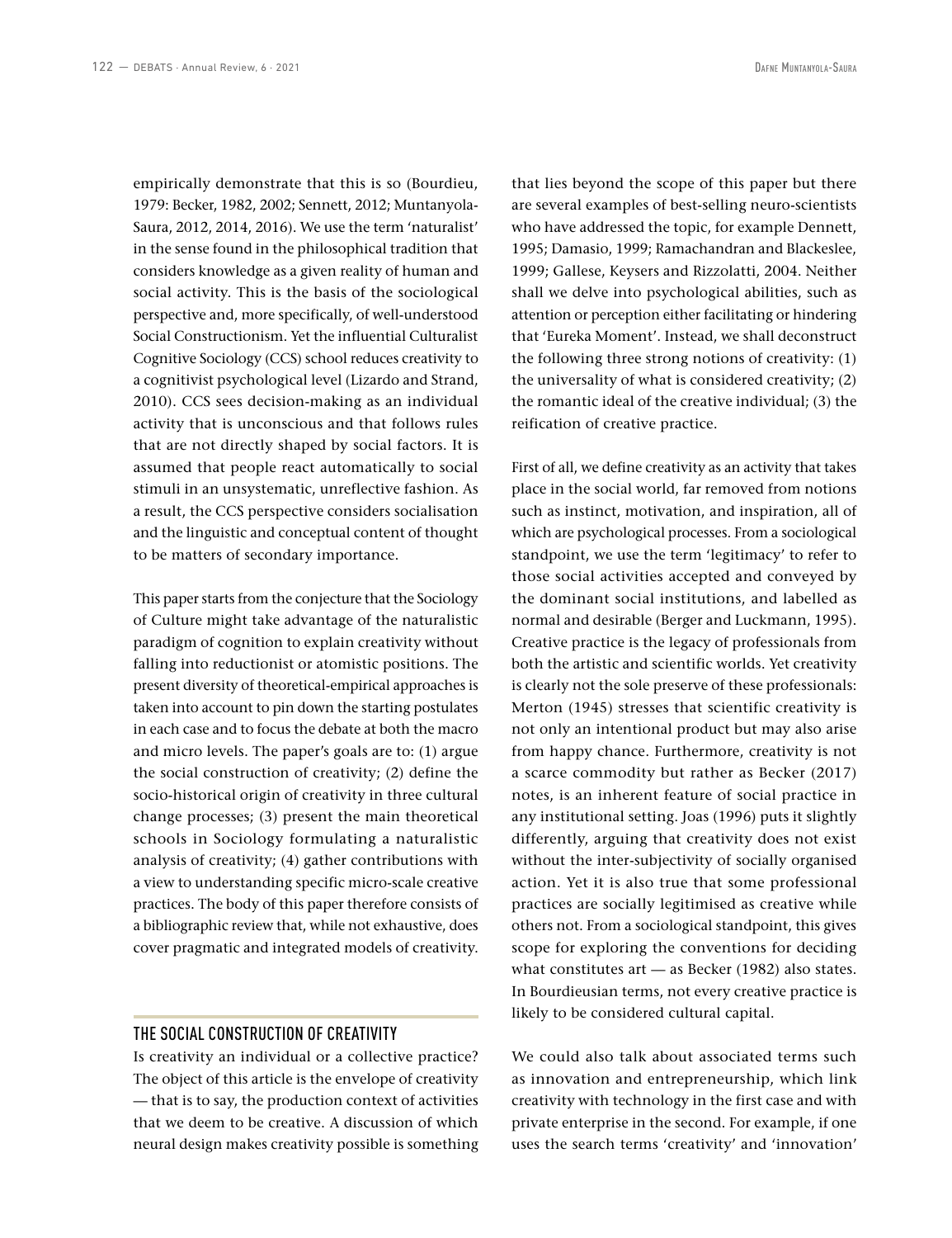in Google, two hits come up on creativity and schooling, the third covers a Post-Graduate Degree on Entrepreneurship, Creativity, and Interdisciplinary Innovation — a course taught by Barcelona University's (UB) Business Studies and Economics Faculty. The Post-Graduate programme is presented thus:

> Competitiveness often involves the ability to devise and manage interdisciplinary projects that spawn new markets and provide key differentiation to consolidate projects. This graduate programme delves deeper into the links between creativity and innovation. The overall aim is to impart the basic knowledge, skills and competencies to develop innovative projects through collaborative work and the use of creative tools.

As Becker (1982) so compellingly argues, the labelling process lets us perform this semantic deconstruction. Therefore, creativity here is a competence acquired in a formal education environment linked to the Capitalist market with the aim of boosting business competitiveness. It is a conception legitimised by the university's curriculum, which enshrines a vision that is far removed from artistic notions of creativity. Therefore, the first key idea is that the polysemy of creativity is the product of processes for building social legitimacy.

The second idea is that the social imaginary associates creativity with the ivory tower of the romantic genius, the artist who shuts himself in the studio and is creative despite others, not thanks to them. This was the great myth of modernity, which Paul Feyerabend (1987) attacked, arguing that it is a misconception that has persisted since the nineteenth century. The philosopher was the author of the famous treatise *Against Method: Outline of an Anarchistic Theory of Knowledge*. In that work, Feyerabend showed science as an opaque, individualistic institution. Years later, in *Creativity: A Dangerous Myth* (1987) — a lesser-known paper that condenses an alternative view on the subject — he argues that modern creativity does not spring from a social vacuum (confined, as it were, to a given artist's or scientist's brain). According to Feyerabend, creativity as a practice occurs under certain material and historical conditions, with a random component of a procedural and a cumulative nature. Feyerabend comments on the case of Renaissance craftsmen who worked within a given political structure the Tuscan cities. These craftsmen were funded by a patron and their social worth was gauged by their mastery of design, materials, and tools. What is the modern equivalent? Schools and universities should foster the creativity of those who work or study within their walls. The *Escola 21* [Schools 21] plan for teaching renewal and the growth of free schools is an example of public awareness of the need for settings that nurture creativity through proper training of teachers, teaching methods, and resourcing.

The third main idea is that we cannot freeze creativity and give it just one meaning. That is because in practice creativity must always be seen in relation to a given society, moment, and age. We cannot pin down the ability to create, to be free, to imagine, or to have new ideas to any one curriculum, architectural style, or trend. Feyerabend does not deny the existence of taste or aesthetic judgment. However, he does stress that reifying cultural output from a given period and taking it as a model is a mistake often made in both academic and lay circles. Reification affects other central concepts in the Social Sciences, such as culture. Here, Mario Bunge distinguishes between an empirical conception and an idealised construction of these cultural practices:

> The culture of an advanced society is made up of a large number of subsystems, such as professional groups, the film industry, churches and publishing houses. This (sociological) characterisation contrasts with the idealised concept of culture as a collection of bodiless objects, such as Morality, Art, or Religion per se without regard to the people who produce or consume culture or to their beliefs, artistic mores, and religious practices (Bunge, 2018).

Over time, the ways artists work, present themselves, and the sources of their legitimacy have all changed, as have the forms taken by family relations and Capitalist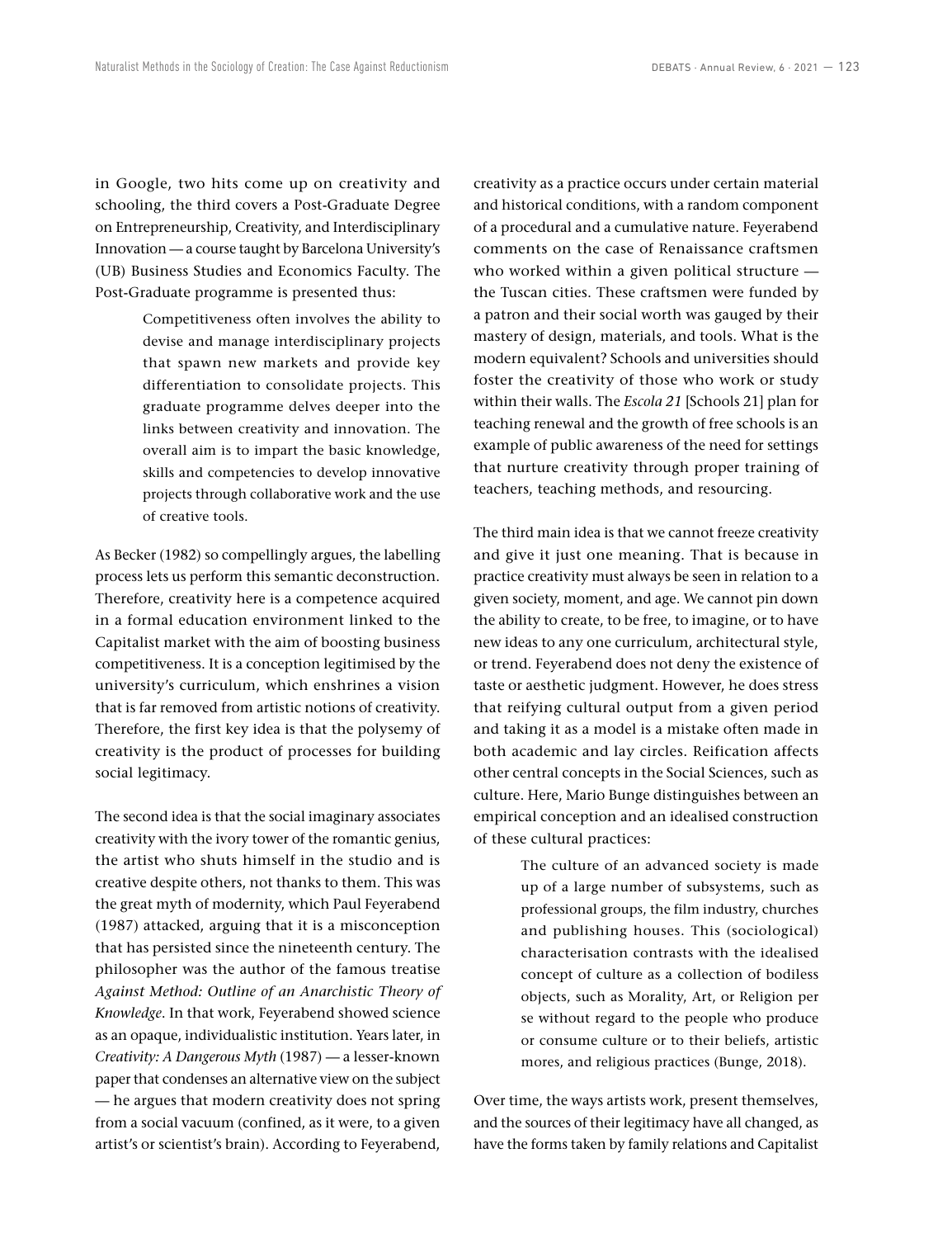production. The myth of individual creativity begins with the Cartesian dualism between body and mind, matter and spirit, thought and sensation, reason and intuition. As Bruno Latour (1986) states, a 'new man' did not suddenly emerge at some point in the 16th Century. The choice of any given cut-off point is wholly arbitrary, as one can see through the historical comparison of professional settings. Thanks to the contributions made by the French sociologist Pierre Bourdieu (1979, 1984, 1994), we can see just how far the tools for legitimising artistic decisions are professionally constructed. A contemporary artist learns to justify the quality of his work when he knows how to sell it to a potential buyer such as a gallery. To promote himself, he must use the terms that are accepted and shared by those who are part of this field. There is a way of doing this that is learnt by working in the art world, and it takes the form of a *habitus*, a way of looking, thinking and saying. For example, in everyday life a regular book-buyer will walk through a bookstore, touching the books, looking at them, weighing them up, all behaviours indicative of searching for a certain book, a way of talking to the bookseller, and so on. Thus creativity is an activity that takes shape over time and space, in a changing way, following a socially-defined *habitus*.

## BRIEF SOCIO-HISTORICAL ANALYSIS OF THE PROCESSES OF CULTURAL CHANGE

The most established sociological approach in Western popular culture is the critique of 'mass culture.' Although the concepts of 'mass society' and 'mass culture' have older roots, they did not play major roles in the analysis of culture and society until the 1930s — roles that were only consolidated until after The Second World War. American and European cultural elites strongly resumed the critique begun in the nineteenth century and based on the perception of a modern world that has diluted the secondary social institutions between the masses on one side and centralised power structures on the other. Prominent members of the Frankfurt School believe that the individual in 'mass society' is alienated and isolated, and is thus prone to being politically

manipulated by an authoritarian leader and of being culturally nullified by the machinery of the "cultural industry" (Adorno and Horkheimer, 1972/1994; Ariño and Llopis, 2017). The split between High Culture and popular culture leads to the principle of social hierarchy and to a desire for distinction. This debate is currently at a key juncture in the three processes of social transformation discussed below, namely: commoditisation [turning a good into a commodity]; democratisation; individualisation.

- (1) The commoditisation of the cultural industries in the 1950s and 60s marked the collapse of the first project of cultural democratisation, whose goal was to expose the masses to Culture with a capital 'C', raising their cultural horizons through public policies. This idea, which at the practical level meant providing schooling and easier access to High Culture, still survives in cultural and artistic circles, legitimising a cultural hierarchy. Yet audiences are becoming more heterogeneous and the market more stratified. Cultural products such as cinema appeal to different publics. This has led to market niches and products catering to different population segments defined by class, status, cultural capital, gender, race and so forth. Thus, the act of cultural consumption becomes the greatest act of social integration. Lipovetsky (2007) defines the values that are starting to take root as those of 'hyper-modernity', in which consumption defines who one is. That is because one defines oneself by what one buys and consumes. Going a step further, the same author together with Serroy (2015), argues that current consumption models have built an ethical and aesthetic duality: on the one hand a speeding up of consumption and life driven by technological progress; on the other, a call for 'down-sizing' in economic, cultural, and emotional terms.
- (2) The process of democratisation in the sixties and seventies highlights the limitations of policies fostering broader public access to cultural resources. The consolidation of the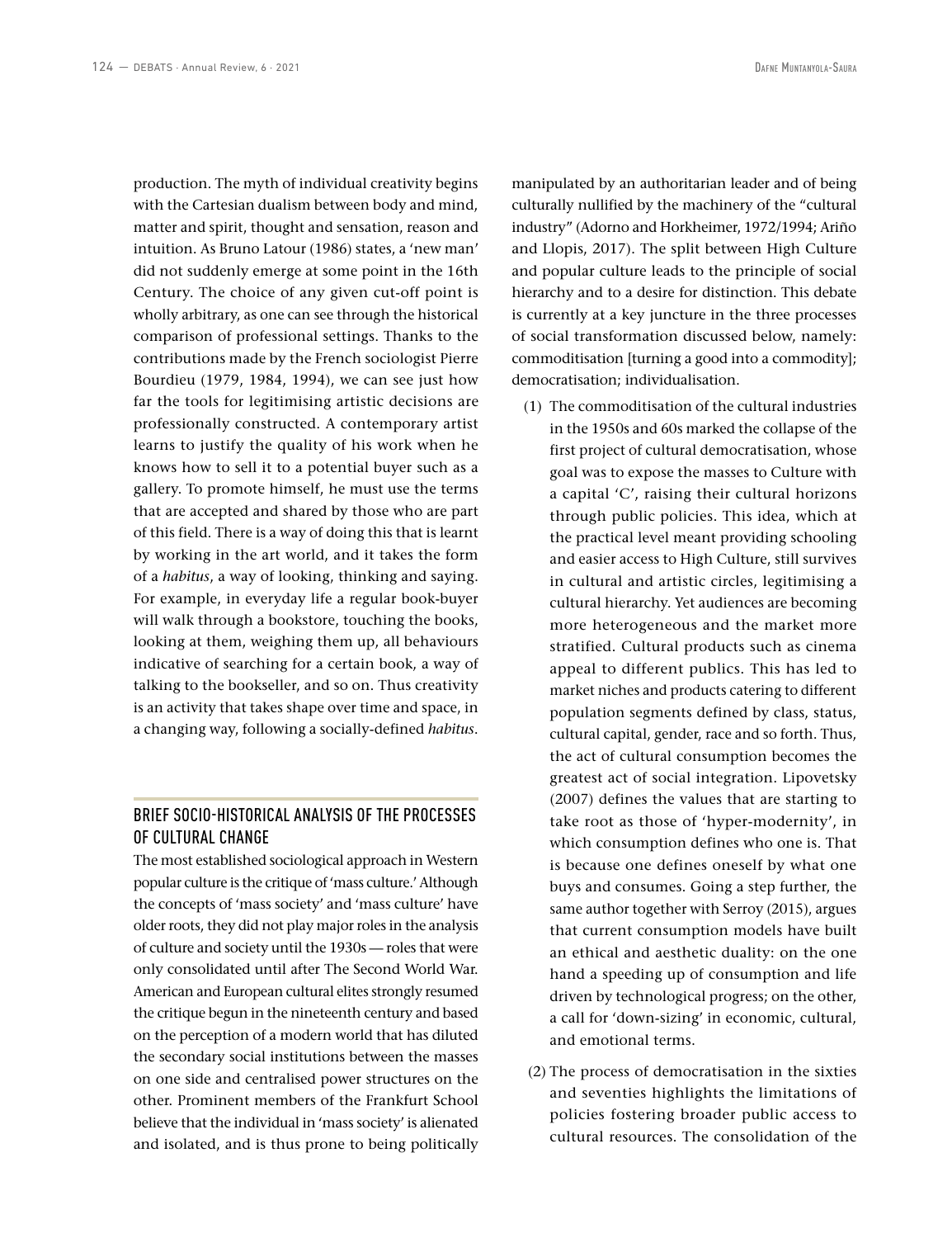commoditisation process did not erase social hierarchies or lead to real democratisation. These shortcomings brought criticism on the true scope of access to culture. As a result, modernity suffered a crisis in the late sixties. Bourdieu (1979), among others, evidenced the overlap between cultural and social hierarchies, sex, and age. This critical view questions the notion that 'upper class' tastes are the only legitimate ones, and links the various patterns of cultural consumption to the stations individuals occupy in the social structure. Bourdieu's contribution is a blow to the democratic ideal of culture that had held sway up until then. He revealed the limits of population culturalisation policies, whose impact was much more limited than hoped for by those who drew them up.

The authors of British Cultural Materialism (Williams, 1958, Eagleton, 2000) criticise Liberal Neutralism by stating that culture is above all a normative way of imagining society. Cultural Materialism, moreover, stresses that culture is a material activity rather than an intellectual one. It is a way of giving meaning to the world and the place we occupy in it rather than an end in itself. Instead of 'the masses', there are discourses because cultural forms grow, transform, and diversify. The pessimism of Adorno and Horkheimer (1972) contrasts with the more optimistic view taken in emerging Cultural Studies (Hall and Jefferson, 1975; Stuart Hall, 2007). Here, the Cultural Materialism school of thought argues that creativity exists and works both materially and symbolically as part of the processes forging learning, knowledge, and status.

 (3) The progressive individualisation of cultural practices led to an explosion of lifestyles and artistic activities. This process of changing the forms of knowledge, interaction, and being together began with the hedonism of the sixties. These developments in turn drove a host of reflections on the cultural consequences of globalisation in the relationship between power, information and knowledge, and cultural hybridisation (Regev, 2013). Such changes also go some way towards explaining the explosion in the sheer range of tastes expressed on social networks and framed in 'identity' terms. In the field of activism, there have been proposals for seeing cultural democracy through the lens of pro-common or open knowledge movements, and criticisms of the naive drift towards Internet 'cyber-fetishism' (Rendueles, 2013). Yet technology's scope for facilitating access to knowledge is insufficient to sweep away cultural elitism. For this to happen, changes are needed in the social conditions of knowledge production, accompanied. Such changes need to be accompanied by institutional policies for narrowing the digital divide in access to the Internet — (a hot in the scholarly debate on digital literacy).

## CRITICAL REVIEW OF CULTURALIST COGNITIVISM

This section covers the theoretical paradigms of Culturalist Cognitivism, which we consider crucial to understanding the current debates on the legitimacy of creative practices. Indeed, creativity lies at the heart of the clash between reproduction of the hierarchy of cultural capitals and the individualisation of tastes. As Natalie Heinich (1999) notes, avoiding authoritarianism and populism means renouncing the universalism of cultural and artistic production. That is, the bourgeois ideal of art must be renounced for art's sake. Since the 1970s this point led to focus on groups (the so-called iconoclasts): rejecting 'legitimate' culture (1999); consuming non-public culture (Jacobi and Luckerhoff, 2012); or that were inactive in the cultural field (López-Sintas *et al*, 2014). Vandenberg *et al*. (2018) analyse the culturally 'illegitimate' practices of Rotterdam's popular music scene, drawing on Bourdieu's field theory and Lizardo and Strand's (2010) dual processing model to this end. The study sought to test whether the dynamics of field distinction take place from the musical orientations verbalised in the survey, or, in the authors' words, as "most common implicit dispositions".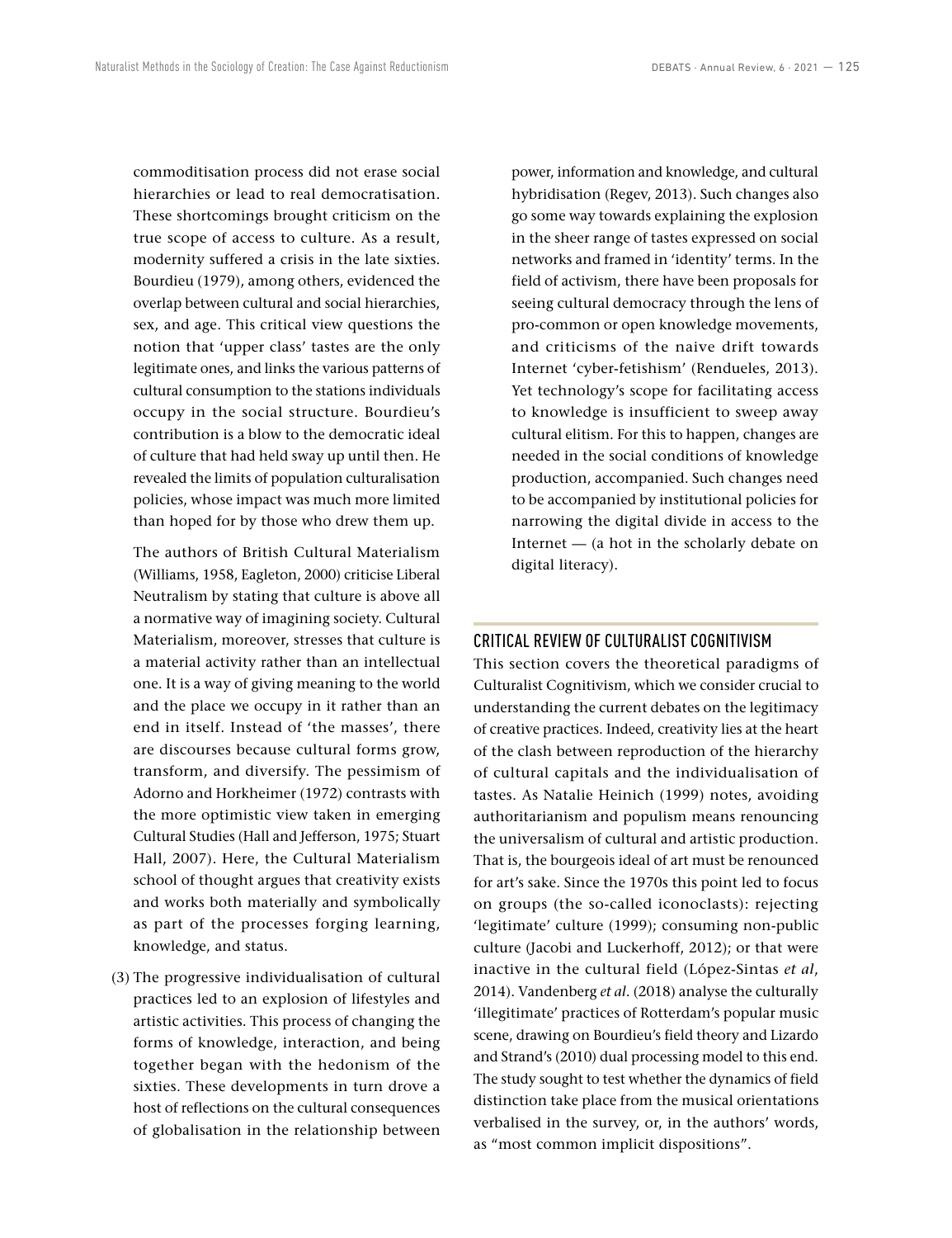Leaving aside the descriptive nature of the proposal, this type of research reproduces a confusing cognitivism. The opinions gathered by the survey administered to individuals consuming 'illegitimate' culture were detached from the institutional mechanisms of a relational nature that precisely define their value as a cultural practice. In such an approach, the mechanism of Bourdieu's distinction and reproduction is atomised and the social conditions of legitimation processes are ignored. The definition of legitimacy and illegitimacy, which is the relational product of field conditions in Bourdieu, is reified in this study. The categories or labels of social affiliation are not questioned because the focus of analysis is no longer sociological, becoming psychological and substantialist instead. One of the consequences of this approach is a rigid view of cultural legitimacy in which a dual processing model is harnessed to reproduce a reductionist paradigm. Despite tackling the study an apparently interdisciplinary way, the authors' culturalist view of Cognitive Sociology leads them to analyse creativity in psychological terms. This influential school in Creativity Studies lies at the reductionist end of the reductionism/relationism spectrum, while Becker, Bourdieu, and other authors of the naturalistic sociological perspective at the other end. Lizardo (in Brekhus, 2015) considers Bourdieu's concept of *habitus* to be a psychological one. He argues that culture is inconsistent, fragmented in its uses and stems from subconscious habit. Yet to claim that everyday knowledge is neither a linguistic nor a symbolic process, and is detached from the process of socialisation is mistaken on two grounds. We can talk of biological mechanisms, such as intentionality (Searle, 2004), second-order reflexivity (Premack, 2004) and conceptual projection (Kirsh, 2009) as factors conditioning *habitus*. Yet Lizardo's socialisation version (Brekhus, 2015) is a pale version of this idea, in which actors *only have a set of freely structured skills, heuristics, routines, and superficial habits that help them navigate (and select) the best strategic actions within an outsourced institutional structure that assumes the least possible "systematicity" at the actor level, with most of the systematicity projected onto the external environment* (Lizardo, 2010: 208). Leaving aside that the term 'systematicity' is a purely descriptive one, it is hard to say what level of analysis it covers. The reasoning here is cognitivist, as it falls into a scholastic fallacy, as Bourdieu (1994) would say. The fallacy lies in seeing cognitive processes as the psychological outcome of norms (such as the aforementioned habits and routines) instead of placing such processes in their historically variable contexts. As Lizardo explains later in the same paper, *rule following* is not linguistic, it is a process based on unconscious mental states. Here, the classic American philosophy authors such as John Searle (2004) and Hubert Dreyfus (1996) brilliantly reveal the fatal flaw in this argument. They point out that every unconscious mental state (following the connectivist principle appearing in Hume's empiricism) should become conscious thought at some point along the way. Since Lizardo denies this possibility, it follows that the heuristic, psychological, individual and mental rules he says lie at the core of our culture and cognition simply do not exist.

The links that Lizardo (2004) forges between Bourdieu and Piaget are relevant and contribute to his heuristic musings on Bourdieu's *oeuvre*. However, in the same paper (Lizardo: 2004, 395) he states that *habitus* is an abstract principle, without contextual specificity, a transposable matrix. It is language that recalls the programming principles of GOFAI (Good Old-Fashioned Artificial Intelligence), that is, the classic models of behaviour-based AI. In other words, Lizardo's cognitivism opens a chasm between neuronal and psychological cognitive processes even though there is none in real life. In the words of Searle (2004), neurons (mirror and others) cause intentional states. It is thanks to the cognitive mechanism of intentionality that we orient ourselves to action and creative judgments. Thus socialisation lies in this interaction between the neural level and the social setting, while the psychological becomes an irrelevant ghost. This is an issue that Cognitive Science has already resolved yet Lizardo seems to be unaware of the fact. This error translates into a superficial interpretation of the process of socialisation and cultural transmission. Brekhus (2015: 18) says that Lizardo considers that direct instruction and socialisation are unnecessary because practices can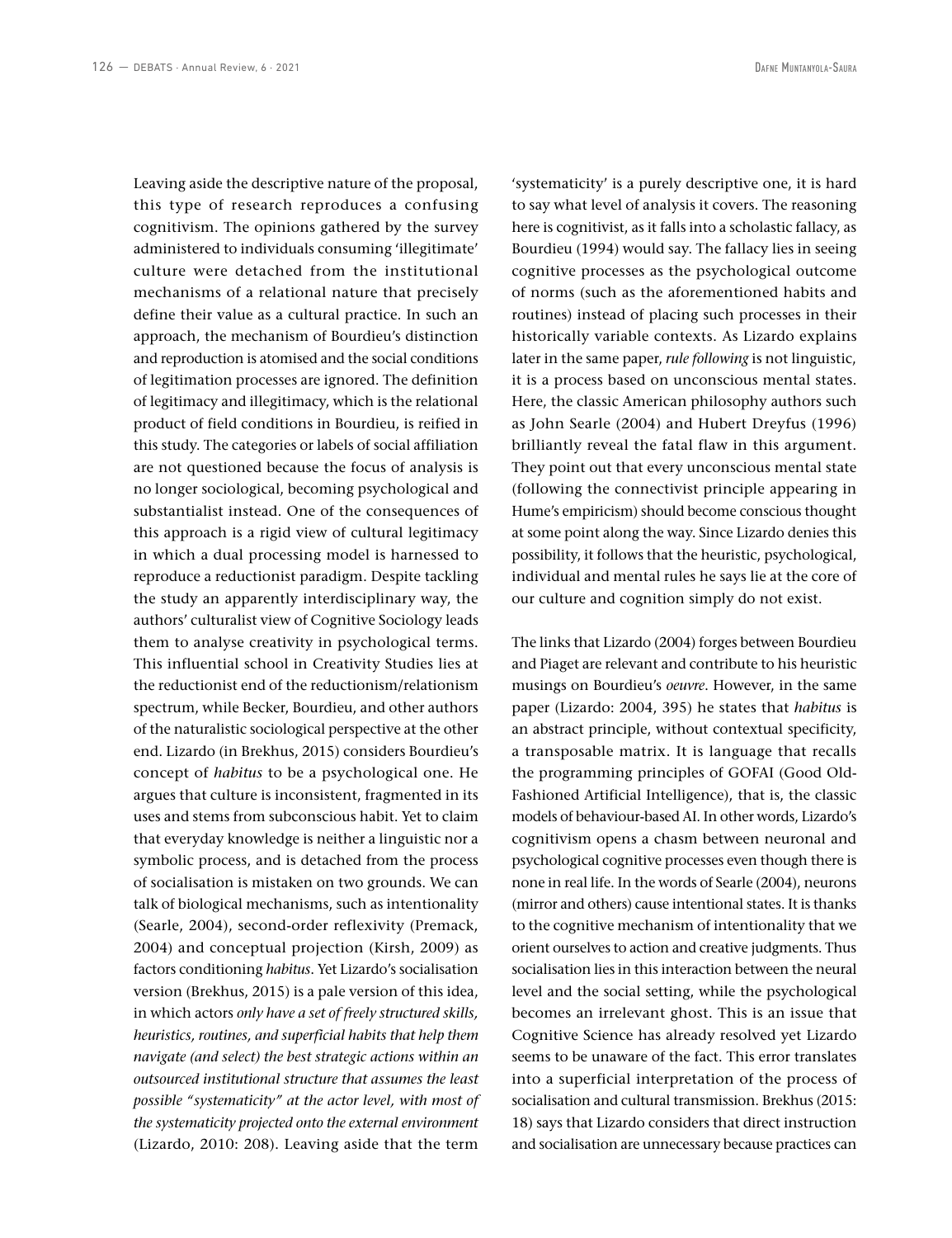be transmitted and collected unconsciously through the mirror of others.

On the same page, Lizardo summarises Bourdieu's contribution to the interdisciplinary field between Neuroscience, Cognitive Science, and Cultural Sociology in the following terms: *These scholars emphasise bodily habits in largely subconscious responses to the environment rather than considering socialisation and language as the main ways in which culture is internalised***.** This statement falls into the reductionism of confusing neuron interaction with psychological mental states, when in fact it is a relationship between the neural apparatus and the processes of social interaction. By contrast, Berger and Luckmann (1988) spend over 30 pages in *The Social Construction of Reality* to comment on passages from Alfred Schütz, the New School's social phenomenologist missing from Lizardo's argument. Schütz concisely defines this process of practical, fragmented, and prescriptive knowledge that underpins all cognitive interaction. Berger and Luckmann state that "Schütz mainly focused on analysing the structure of the world of common sense in everyday life" (1988: 31-32). The mechanism of this distribution can be studied through sociological methods.

In short, studies on 'illegitimate' tastes, following Lizardo's cognitivism line, fail to question the definition of survey items as indicators of cultural practices. This perspective leaves out other reflective and relational aspects such as the aforementioned ones. Bourdieu's (1984: 47) perspective, in his own words, is relational and opposes narrow reductionism and atomism:

> First, one needs to avoid the tendency to think of the social world in a substantialist way. The notion of space itself embodies a relational notion of the social world: in which 'reality' lies in the mutual exteriority of the elements comprising it. Beings whether they be individuals or groups, exist and subsist in and through difference, which is to say for as long as they occupy relative positions in a field of relationships. Although

this field is invisible and hard to empirically demonstrate, it is the most 'real' aspect of our world, underpinning the behaviours of individuals and groups.

Other well-known authors in the field of the Sociology of Culture, such as DiMaggio (1987), propose a compendium of possibilities for interpreting artistic classifications without stating the blindingly obvious. More recently, Johnson, Dowd, and Ridgeway (2006) claim the need for a systematic analysis of de-legitimisation as a social process. Lamont (2010), along with Vlegels and Lievens (2017), analyses the processes of social construction of artistic and musical categories based on classification schemes.

What we raise here is the need for a paradigm shift that does not seek to define creativity in substantive and attributive terms. Creativity is not a property associated with rigid social groups but rather is a relational mechanism. This is an argument already made by Bourdieu in the social sphere and (as reflected in the Anglo-Saxon tradition) is the basis of studies on Popular Culture. Indeed, Raymond Williams 'Cultural Materialism and Stuart Hall's Cultural Turn have highlighted the notion of Popular Culture as the basis for other kinds of legitimacy. It is a question of a hierarchy of legitimacies: The British sociologist Simon Frith (1987) (who was earlier closely linked to the Stuart Hall School of Cultural Studies) discovered the central role played by British Art Schools in this regard. He found that the schools did a great deal to consolidate the artistic careers of musicians such as Bowie or visual artists such as Hockney. Frith's work shed light on the links between the practices of these artists at their creative zenith and the factors of class and cultural capital among students at these schools.

## THE MICRO-SOCIOLOGY OF CREATIVE JUDGMENT

Marcel Duchamp, the founder of contemporary art in 1917 with his 'ready-made' (a urinal provocatively titled 'Fountain') coined the phrase "Art is a way of looking". In 1957 Duchamp defined artistic and creative experience as a form of relationship,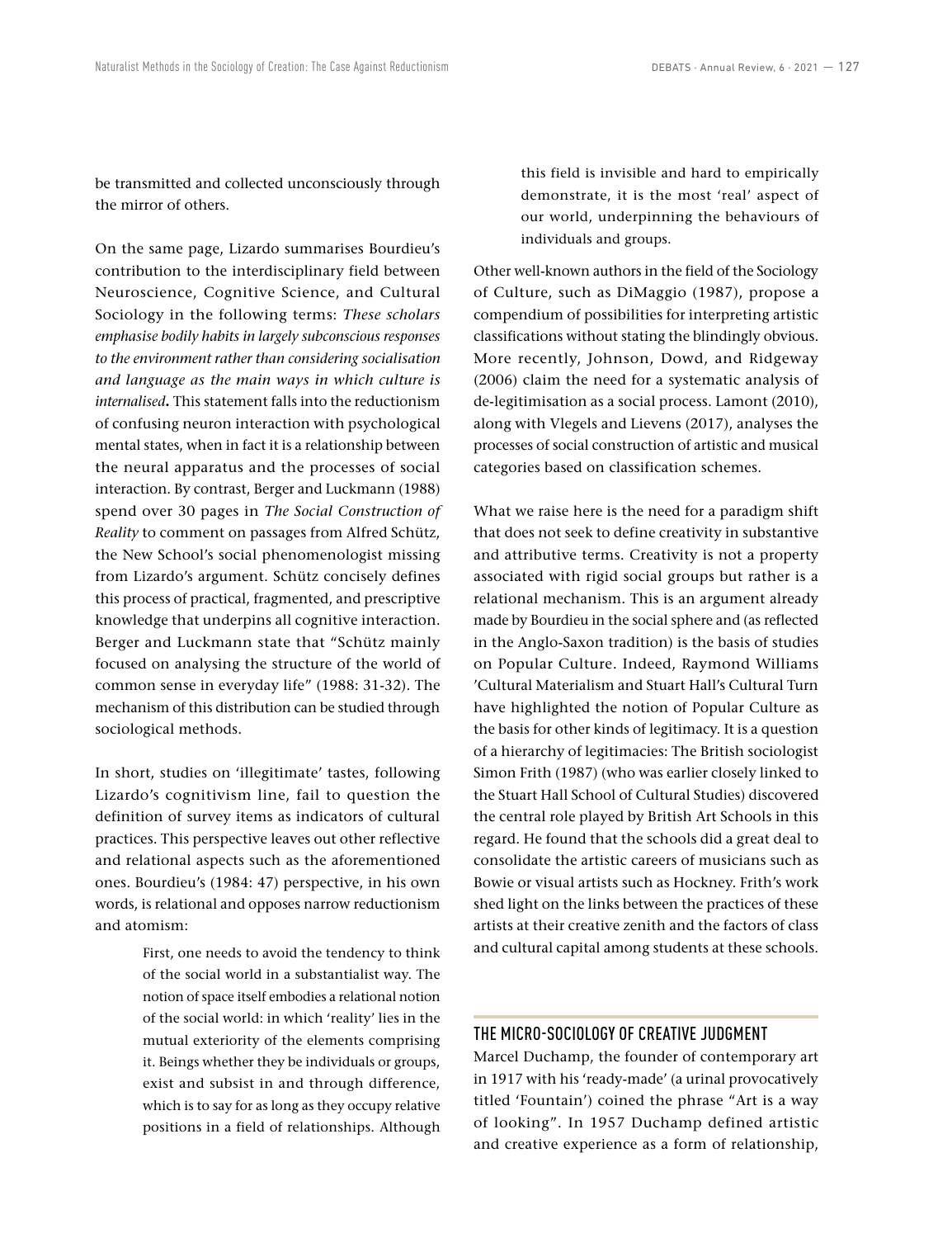without going into the substantial content of what is considered a legitimate work at a given place and time. For decades, Cultural Studies has been interested in the meaning of practices involving technology use, forming part of so-called 'cultural circuits' (Du Gay, 1997; Frith, 1986). Becker (2002) claims there is a need to innovate in the quest for new cultural and artistic realities stemming from the widespread adoption of digital tools and related technologies. At the same time, technology can be analysed in terms of gender articulation according to axes of class, race, or ethnicity (Armstrong (2011).

Cifariello (2017) analyses creativity in the distribution of musical forms mediated by technology as an object of study in itself. In short, it is a question of following what already appears in Marx, and which Rosenblum (1999: 174) expresses thus: *All the post-production economic and social processes feed back into production itself, forming part of the overall production/distribution system*. On the one hand, the artistic process depends on market exchange, distribution and consumption relationships. On the other hand, artists need to control the process of exchange, which involves entering the art market. Micro-analyses of everyday life (DeNora, 2014) and international comparisons of conceptual and classification categories (Fourcade, 2010) seek a practical grasp of the social categorisation of criteria and taste as classification evaluation processes. This experience is complex and, above all, collective. Moschetta and Vieira (2018) interviewed users of Spotify's music-streaming platform to analyse their new music discovery and consumption practices. They claim that while users exploit the programme's algorithms to listen to recommendations online, their first benchmark is the advice and personal recommendations of family and friends, thus the construction of musical taste remains purely social.

In addition, a direct relationship between body and music has been established over the last decade (Muntanyola-Saura, 2014, 2016). A dance sequence emerges from a host of creative and communicative micro-decisions by all those taking part in the rehearsal (that is, both dancers and the choreographer). More

phenomenologically, Sennett (2012) spoke of the creativity of luthiers, giving a detailed description of their craft in the workshop, explaining their work process as a succession of both informal and embodied gestures, and formal habits. He explicitly cites the 'embodied cognition' paradigm noted by Dreyfus (1996), Clark (2008), and Gibbs (2006). He says: *I will try to show how manual work can instigate dialoguebased social behaviour* (Sennett: 2012: 199). Explaining how bodies interact, and determining the proximity between the mind and its biological envelope are guiding principles of current cognitive research.

To understand the construction of creativity we must therefore enter into the dynamics of interaction and communication underpinning the creation of expert categories and judgments (Teil, 2004; Hennion, 2005; Lena and Peterson, 2008; Fourcade, 2012). We use the term 'expert' in a cultural materialist sense, which is to say free from its usual elitist and individualistic social connotations. That is why we consider an expert to be someone who acts and speaks based on the terms that have been built up and conveyed within a given social sphere, such as the music scene (DelVal *et al*., 2014). We also move away from Essentialism by considering that expert practices and discourses change and transform depending on time and place.

This way of analysing contextualised and objectified creative practices is part of the ethno-methodological tradition. It is a methodology that has been analysing interaction processes in various institutional settings (such as hospitals, restaurants, museums, classrooms, and police stations) ever since the 1980s (Cicourel, 2002; Lieberman, 2013, DeNora, 2014, Fele, 2016, March, 2017). Ethno-methodology's starting point is to consider that judgment, evaluation, and categorisation processes are neither more nor less than spontaneous expressions of individual preferences. These judgments take place in an institutional setting, and in a specific geographical framework. There is nothing more real than what people have agreed to. What is central (from the pragmatic perspective) is the definition of the situation. Every process of knowledge and communication follows rules of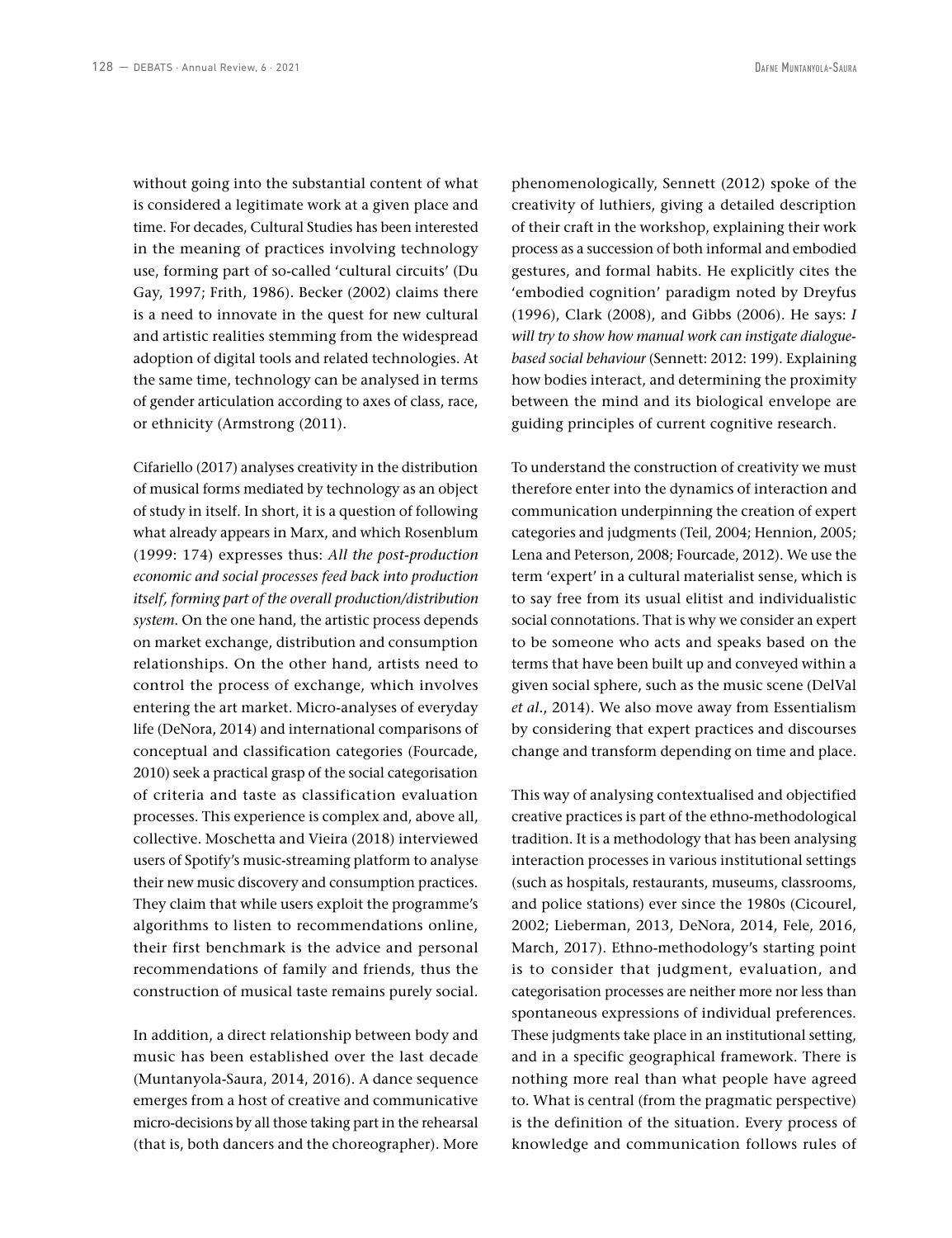interaction that we can observe and analyse, and that stem from the same context. Individual perceptions of the cultural object are shared, presented to the 'Other', and adjusted in a process of reciprocity that can lead towards consensus or dissent. In both cases, final judgments are inter-subjective products about subjective experience itself.

The blogging perfumers in Alac's paper (2017) develop a public language and do so by filtering and sharing their individual experience. Bloggers take the ineffability of smell as a challenge, engaging with others in an act of collective creativity. The best thing about taste or aesthetic judgment is that it transcends subjectivity by publicly sharing individual experiences within a specific vocabulary that legitimises what is being said. I attended the Venice Art Biennale last Autumn. The famous Italian pavilion designed by the artist Cuoghi presented religious figures with flowers in varying states of decomposition. The smell of flowering spores along with the varying temperature levels and the visual effect of the decomposition led to an intense experience. The whole thing proved spellbinding for the lay and expert audience, which enthused about the exhibition and took photographs. Shared comments were made about individual experiences of the installation.

The dialogue is selective. That is, when we talk about art or food we do not share all the properties of what we are contemplating or enjoying (Fele, 2016). When we are at a concert we do not blurt out all our feelings, thoughts and views to the person next to us but instead only make a few spontaneous but selective comments on our experience. In our view, the end result is that these socially validated and communicated comments may, for example, take the form of photographs shared on social networks. Indeed, most of the time conversation at work is of a multi-modal nature. In my own work on dance (Muntanyola-Saura, 2014), dancers use the term 'listening' to describe their own networking endeavours in duets and trios. They refer to a communicative posture that goes beyond speech and whose components include gaze, gestures, space, and rhythm.

We follow our own systems of relevance (Schütz, 1972), which are the product of socialisation processes based on past experiences with family and friends. Yet at the same time, the nature of the exchange, the other's willingness to listen and the sequence of the conversation shape the discourse. Creative judgment occurs at this juncture, during the conversation and does not necessarily pre-exist at the neuronal or individual level. The aesthetic act is one of shared attention, as Hennion (2005) states when talking about wine-tasting, and includes moments of inspiration and musical emotion (Green, 2016).

The ethno-methodological object, in short, appears at the moment we make a value judgment on our creative experience which, as Hennion (2005) shows, revolves around the act of paying attention. According to Lieberman (2013), participants in tasting events are not only interested in describing the taste of coffee. What they want is to share experiences, categorise and evaluate to go beyond the flavours they have already identified. They want to appreciate a given taste or nuance in greater depth, learn what it is, how to recognise it, and how to describe it. This participatory learning process raises the level of expertise. Hennion (2005) argues that taste is not socially determined but instead is an activity in which the creativity shown depends on many factors (for instance, moods, technological mediations, music circles).

### CONCLUSIONS

The *leitmotif* of this paper is that taste judgments and creative decisions are conditioned by the positional play of consumers in relation to cultural capital, social class, sex, and age, among other factors. These factors not only construct and legitimise but also induce complexes and demobilise, fostering elitism and populism. Socially, creativity is identified with cognitive processes that take place in artistic and scientific contexts, or in the aesthetic and taste judgments made in everyday life. Taste is a form of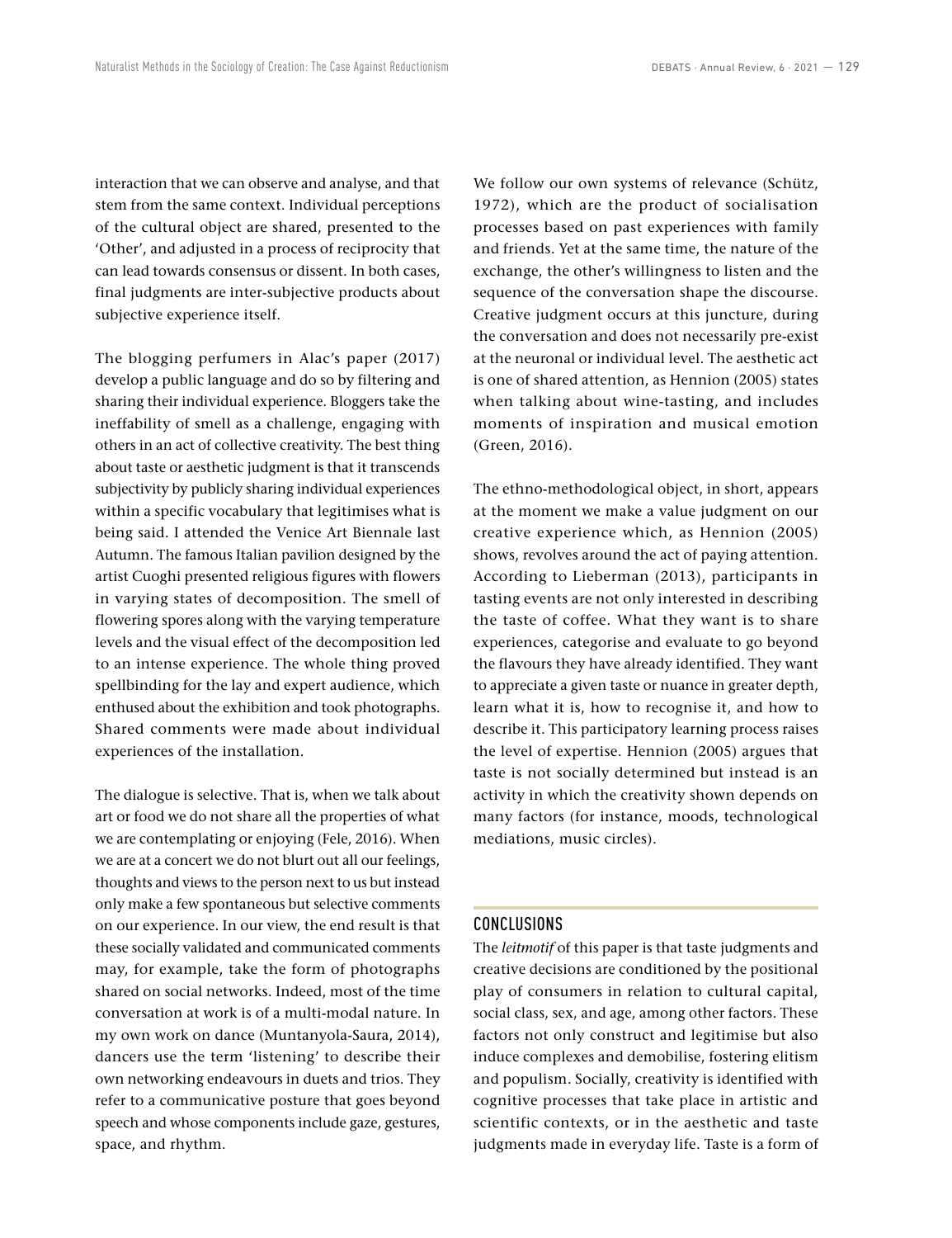discrimination, enshrining our ability to analyse, identify, recognise, and name what we perceive.

We cannot ignore the dynamics of distinction in what Bourdieu terms 'reproduction'. When the amateur perfumers studied by Alac (2017) mocked professional vocabularies, they were distancing themselves from a group of leading experts in terms of symbolic resources and cultural capital. This is a defence mechanism against the hierarchical structure of society. In this sense, there is a growing awareness of the influence of commercial interests, power, and social hierarchies in our judgments. This in turn leads to general suspicion of any hierarchy of knowledge or cultural practice that manages to legitimise itself, as well as contempt for and distrust of any notion of expertise or specialisation (Dreyfus, 1996). Recent debates over what has been called 'political populism' and 'post truth' are the fruit of these dynamics.

Creativity does not happen in a vacuum but in a specific institutional context. The institution to which we belong shapes not only the subjects we talk about but also how we talk about them. Language becomes sacred in terms of a respected vocabulary because it is linked to a social system of relevance (Schütz, 1972). The experience of creativity is not only internal but necessarily made public. This phenomenological combination leads to a change of attitude that underlies collaborative formulate criteria for cultural appreciation. Any social process involves learning, which from a Cultural Sociology perspective is rooted in primary and secondary socialisation. Learning involves specific stages, from beginners to experts, which are not random and require different criteria of cultural legitimacy and shared attention. The studies we present here collect inter-subjective processes of creation and transmission of more or less legitimate criteria on cultural consumption, categorisations, evaluations and aesthetic judgments. Sociologically, we need to know more about the attributes of the practice considered creative: the position of its producers in the social structure from whence they speak, their socialisation, their professional experience. There are theoretical precedents not only in the ethno-methodological tradition but also in the various relational approaches discussed in previous sections. In addition, a real relational stance needs to incorporate methodological and paradigmatic changes, and delve into the creative practices in their production context. Ethnographic analysis of how we pay attention to creative objects does not focus on specific attributes but rather on the dynamics of interaction and conversation. The criteria for evaluating and classifying what is good and what is bad, what has quality and what does not (and in what terms) are no longer the monopoly of experts, as we can see in the explosion of amateur bloggers, writers, photographers, science outreach, and 'likes'. It seems too that more conversation is needed if we are not to succumb to yet more marketing and populist amateurism. Here, the sociological perspective can protect us from manipulation by honing the critical tools of creativity.

#### BIBLIOGRAPHIC REFERENCES

Adorno, T., and Horkheimer, M. (1972/1994). *Dialéctica de la Ilustración. Fragmentos filosóficos* Madrid. Trotta.

Alac, M. (2017). We like to talk about smell: A worldly take on language, sensory experience, and the Internet, *Semiotica,* 215: 143–192

- Armstrong, V. (2011). *Technology and the Gendering of Music Education*. Farnham: Ashgate.
- Ariño, A., and Llopis, R. (2017). *Culturas en tránsito.* Madrid: Fundación SGAE.

Becker, H. (1982). *Art Worlds.* Berkeley: Berkeley University Press.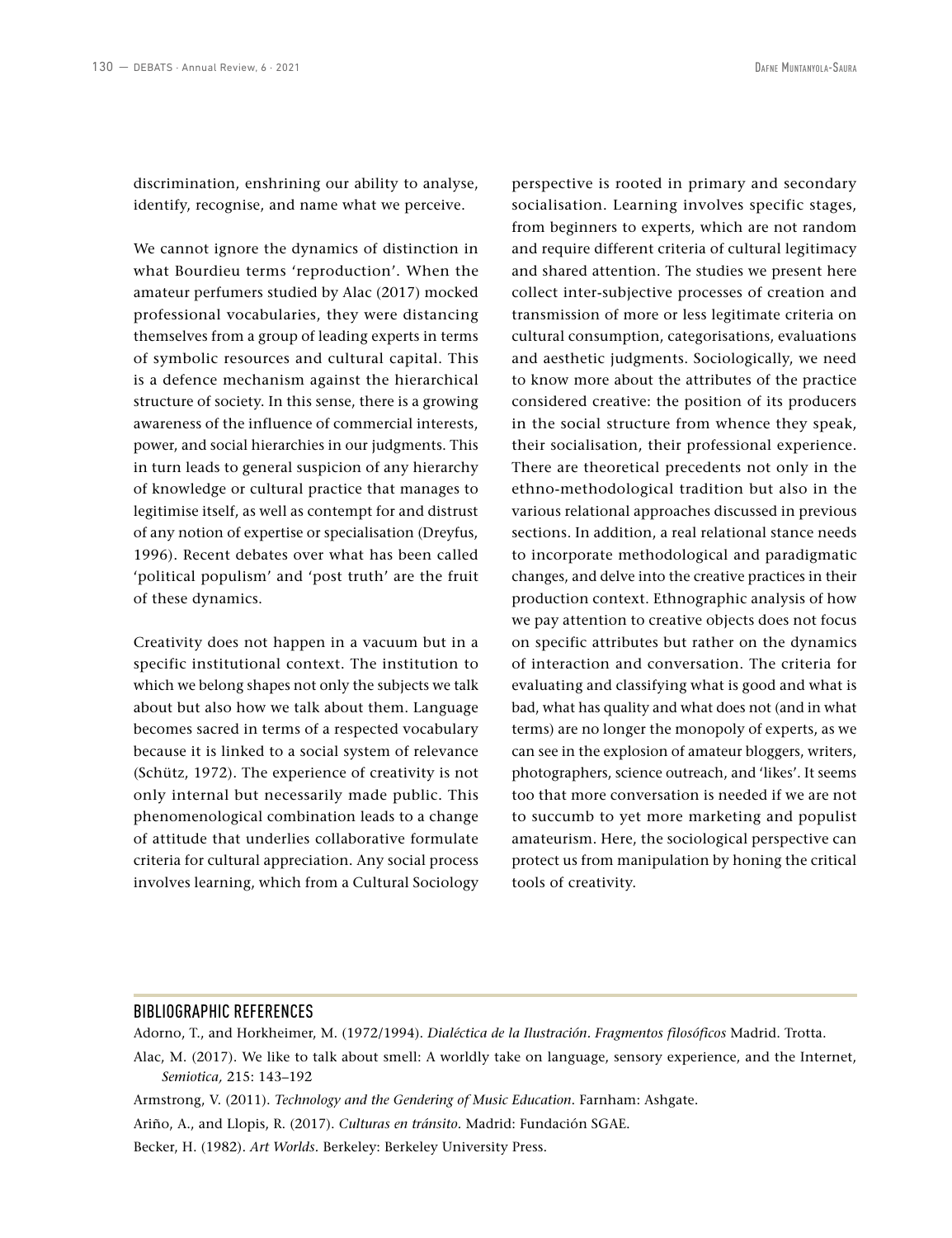Becker, H. (2002). Studying the New Media. *Qualitative Sociology*, 25-3, 337-343.

Becker, H. (2017). Creativity is Not a Scarce Commodity. *American Behavioral Scientist,* 6112, 1579-88.

Berger, P. and Luckmann, T. (1988). *La construcció social de la realitat.* Barcelona: Herder.

Bourdieu, P. (1979). *La distinction.* Paris: Seuil.

Bourdieu, B. (1984). *Raisons Practiques.* Paris: Seuil.

Bourdieu, B. (1994). *Les regles de l'art.* Paris: Seuil.

Brekhus, W. H. (2015). *Culture and Cognition*. *Patterns in the Social Construction of Reality.*Cambridge UK: Polity Press.

Bunge, M. (2018). *Diccionari filosòfic.* Barcelona: Institut d'Estudis Catalans (IEC).

Clark, A. (2008). *Supersizing The Mind*. Oxford, UK: Oxford University Press.

Cicourel, A. (2002). The Interaction of Discourse, Cognition and Culture. *Discourse Studies,* 8 (1), 25-29.

Cifariello, F. (2017). "Creativitá musicale di consumo" in Fele, G.,Russo, M.,Cifariello, F. (Eds.) *Creativitá musicali. Narrazioni, practiche e mercato.* Milano: Mimesis.

Damasio, A. (1999). *The Feeling of What Happens: Body and Emotion in the Making of Consciousness:* New York: Harcourt Brace.

DelVal, F. (2017) *Rockeros insurgentes, moderno scomplacientes: un análisis sociológico del rock en la Transición (1975- 1985).* Madrid: Fundación SGAE.

DeNora, T. (2014). *Making Sense of Reality: Culture and Perception in Everyday Life.* London: Sage.

Dennett, D. (1995). *Darwin's dangerous idea.* New York: Simon & Schuster.

DiMaggio, P. (1987). Classification in Art. *American Sociological Review*, 52, 4, 440-455.

Dreyfus, H. (1996). The current relevance of Merleau-Ponty's phenomenology of embodiment. *The Electronic Journal of Analytic Philosophy*, 4.

Du Gay P (1997) *Doing Cultural Studies: The Story of the Sony Walkman.* London: Sage/Open University Press.

Eagleton, T. (2000). *The idea of culture.*London: Blackwell Publishing.

Fele, G. (2016). Il paradosso del gusto. *Società mutamento politica,* 7 (14), 151-174.

Feyerabend. P. (1975) *Against Method.* New York: Verso Books.

Feyerabend, P. (1987). Creativity: A Dangerous Myth. *Critical Inquiry, 13*(4), 700-711.

Frith, S. (1986). Art Versus Technology: The strange case of popular music. *Media, Culture & Society,* 8, 263–279.

Fourcade, M. (2012). The Vile and the Noble: On the Relation between Natural and Social Classifications in the French Wine World. *Sociological Quarterly,* 53 (4), 524-545.

Gamboni,D. (2007). *La destrucción del arte. Icono clasia y vandalismo desde la Revolución Francesa*. Madrid: Cátedra.

Gallese, V., C. Keysers, and G. Rizzolatti (2004). A unifying view of the basis of social cognition, in *Trends in Cognitive Science,* 8, 396–403.

Gibbs, R. (2006). *Embodiment and Cognitive Science*. New York, NY: Cambridge University Press.

Green, B. (2016). I Always Remember That Moment': Peak Music Experiences as Epiphanies. *Sociology,* 50(2), 333–348. Heinich, N. (1999) La sociologie et les publics de l'art in Moulin, R. (op.cit)

Hennion, A. (2005). Pragmatics of Taste. In Jacobs M. and Hanranhan, N. *The Blackwell Companion to the Sociology of Culture,* Oxford, Blackwell, pp.131-144.

Herrera-Usagre, M. (2011). El consumo cultural en España. Una aproximación al análisis de la estratificación social de los consumos culturales y sus dificultades metodológicas. *Empíria, Revista de Metodología de Ciencias Sociales,*  22, 141-172.

Joas, H. (1996). *The creativity of action*. Chicago: University of Chicago Press.

Johnson, C; Dowd, T. and Ridgeway, C. (2006). Legitimacy as a Social Process. *Annual Review of Sociology,* 32, 53-78. Jacobi, D. and Luckerhoff, J. (2012). *Looking for non-publics.* Presses de l'Université du Québec.

Kirsh, D. (2009). Projection, Problem Space and Anchoring. In N. A. Taatgen and H. van Rijn (Eds.), *Proceedings of the 31st Annual Conference of the Cognitive Science Society* (pp. 2310-2315). Austin, Texas: Cognitive Science Society.

Lamont, M. (2010). Looking back at Bourdieu. In E. B. Silva, and A. Warde (Eds.), *Cultural Analysis and Bourdieu's Legacy: Settling accounts and developing alternatives* (pp. 128–141).London: Routledge.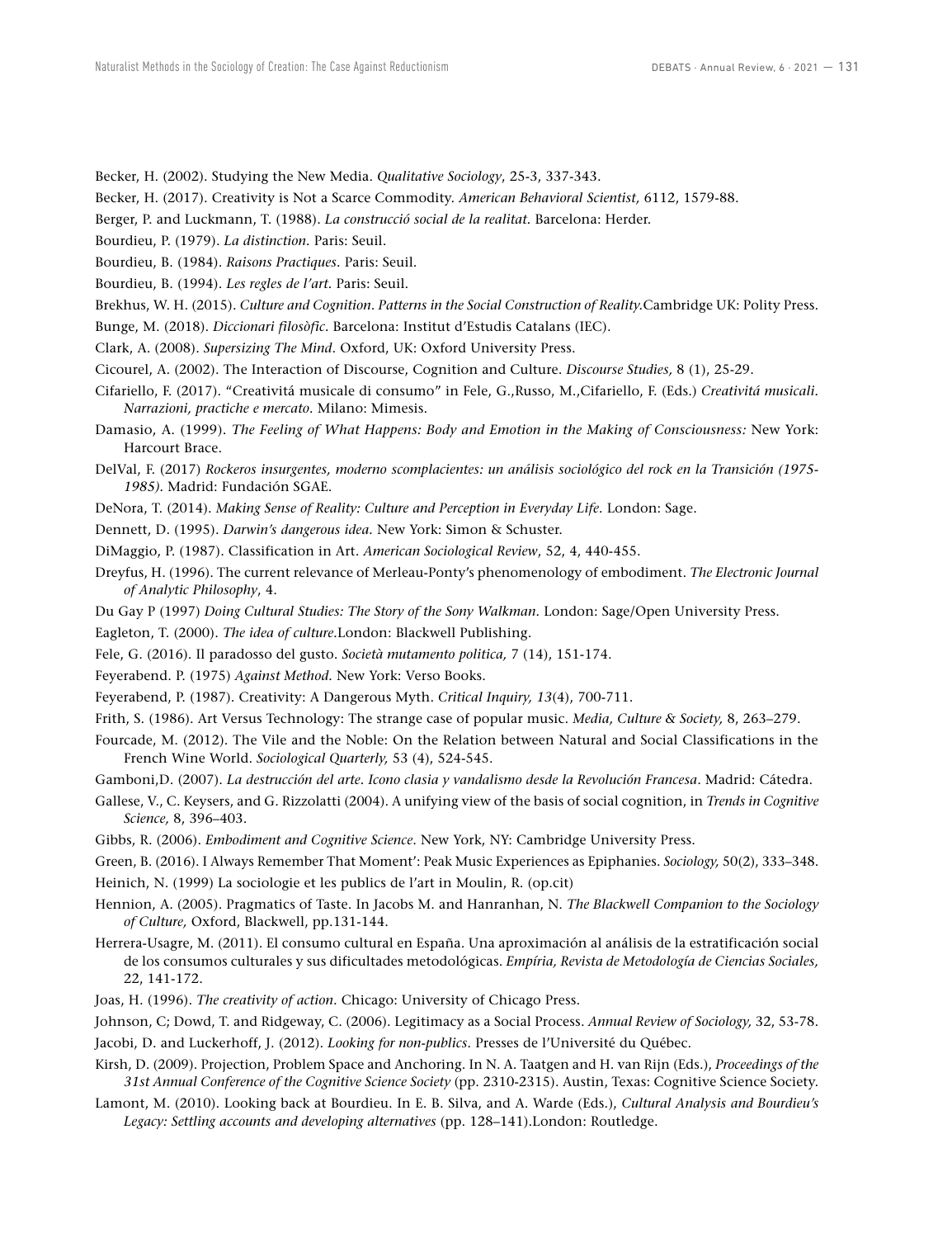- Latour, B. (1986).Visualisation and Cognition: Thinking with Eyes and Hands. In H. Kuklick (ed.) *Knowledge and Society Studies in the Sociology of Culture Past and Present*, Jai Press 6: 1-40.
- Lena, J. C. and Peterson, R. A. (2008). Classification as Culture: Types and Trajectories of Music Genders. *American Sociological Review,* 73 (5), 697-718.
- Lieberman, K. (2013). *Studies in Ethno-methodology: Studies of the in vivo organization of sense*. State University of New York Press.
- Lipovetsky, G. (2007). *Le bonheur paradoxal. Essaisur la société d'hyper consommatiom*. Paris: Gallimard.
- Lipovetsky, G., and Serroy, J. (2015). *La estetización del mundo.* Barcelona: Anagrama.
- Lizardo, O. (2004). "Mirror Neurons," Collective Objects and the Problem of Transmission: Reconsidering Stephen Turner's Critique of Practice Theory.*Journal for the Theory of Social Behaviour,* (37)3, 219-350.
- Lizardo, O. (2004). The Cognitive Origins of Bourdieu's *Habitus. Journal for the Theory of Social Behaviour,* 34 4, 375-401.
- Lizardo, O., and Strand, M. (2010) Skills, Toolkits, Contexts and Institutions: Clarifying the relationship between different approaches to cognition in Cultural Sociology. *Poetics,* 38, 204–227.
- López Sintas, J.L.; Filimon, N., Cebollada, A. Filimon , N., and Gharhaman, A. (2014) Music Access Patterns: A social interpretation.*Poetics* 46, 56–74.
- Mas, X. (2017). *La música clàssica contemporània: una perspectiva etnomusicològica.* Sociology PhD thesis, Universitat de València.
- Merton, R.K. (1945). Sociological Theory. *American Journal of Sociology,* 50 6, 462–73.
- Moschetta, P.H., and Vieira, J.S. (2018). "Music consumption in the streaming era: Music curation practices in Spotify", KISMIF Congress 2018: *Gender Differences, Identities and DIY Cultures* Universidad de Porto, 2nd-3rd July.
- Moulin, R. (Ed.) (1999).*Sociologie de l'art.* Paris: L'Harmattan.
- Muntanyola-Saura, D. (2012). La decisió artística i les seves condicions de producció: parlant amb un equip de rodatge. *Athenea Digital,*12(2): 89-109.
- Muntanyola-Saura, D. (2014). How multi-modality shapes creative choice in dance. *Revista Española de Sociología,*  72(3), 563-582.
- Muntanyola-Saura, D. (2016). La musicalidad como parte de la cognición distribuida en danza. *Methaodos. Revista de ciencias sociales,* 4(1), 163-175.
- Premack, D. (2004). Is Language the Key to Human Intelligence? *Science* 303, 318-320.
- Ramachandran,Vilanayur S., and Blackeslee, S. (1999). *Phantoms in the Brain: Probing the Mysteries of the Human Mind.* NewYork: William Morrow.
- Regev, M. (2013). Pop-rock Music. *Aesthetic Cosmopolitanism in Late Modernity.* Cambridge UP.
- Rendueles, C. (2013). *Sociofobia. El cambiopolítico en la era de la utopía digital.* Madrid: Capitán Swing.
- Rosenblum, B. (1999).Artists, Alienation and the Market in Moulin (*op cit.*).
- Searle, J. (2004). *Mind.* Oxford University Press.
- Sennet, R. (2012). *Together*. London: Penguin Books.
- Schütz, A. (1972). *Collected Papers vol. I.* The Netherlands: Springer.
- Stuart Hall, E. (2007). Richard Hoggart, The Uses of Literacy and The Cultural Turn. *International Journal of Cultural Studies*, 10(1), 39–49.
- Stuart Hall, E. and Jefferson, T. (eds) (1998 [1975]). *Resistance Through Rituals: Youth Sub-cultures in Post-War Britain.*  London New York: Routledge.
- Teil, G. (2004). *De la coupe aux lèvres. Pratiques de la perception et mise en marche des vins de qualité*. Toulouse: Éditions Octarès.
- Vandenberg, T. *et al*. (2018). "Taste patterns of the 'illegitimate' cultural consumer", KISMIF Congress 2018: *Gender Differences, Identities and DIY Cultures* Universidad de Porto, 2nd-3rd July.
- Vlegels, J. and Lievens, T. (2017). Music classification, genres, and taste patterns: A ground-up network analysis on the clustering of artist preferences, *Poetics* 60, 76–89.
- Williams, R. (1992 [1958]). *Culture and Society.* London: The Hogarth Press.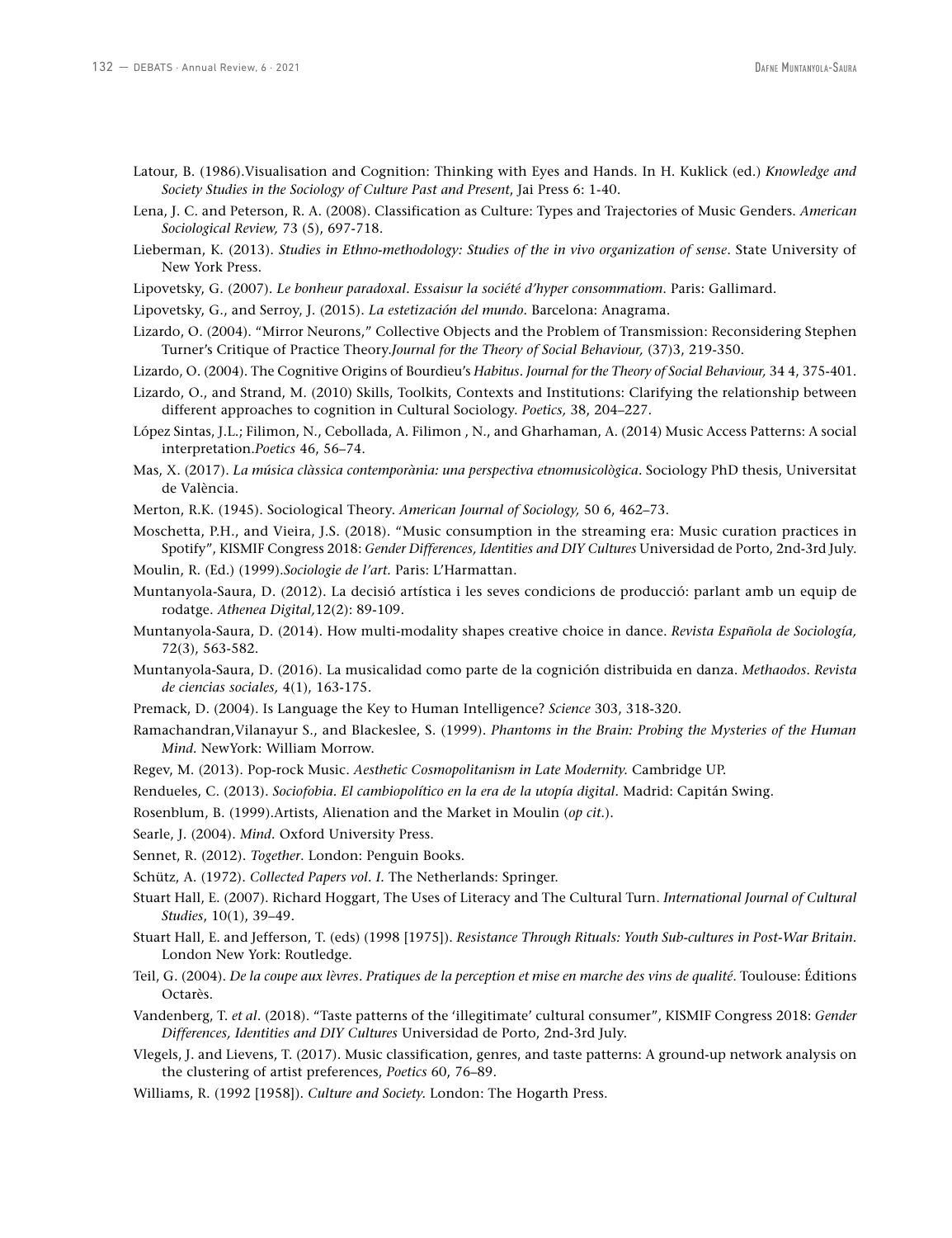## BIOGRAPHICAL NOTE

## *Dafne Muntanyola-Saura*

She has a PhD in Sociology (2008) from Universitat Autònoma de Barcelona (UAB) at which she is a Lecturer. Muntanyola-Suara was an FPU scholarship student, a Caja Madrid scholarship at Université de Nice, and Fulbright Scholar at the Department of Cognitive Sceince at The University of California, San Diego (UCSD), and Lecturer at Universidad Autónoma de Madrid (UAM). Her interdisciplinary research covers interactive communication processes in artistic circles involving a component of audiovisual methodology and analysis of social networks.